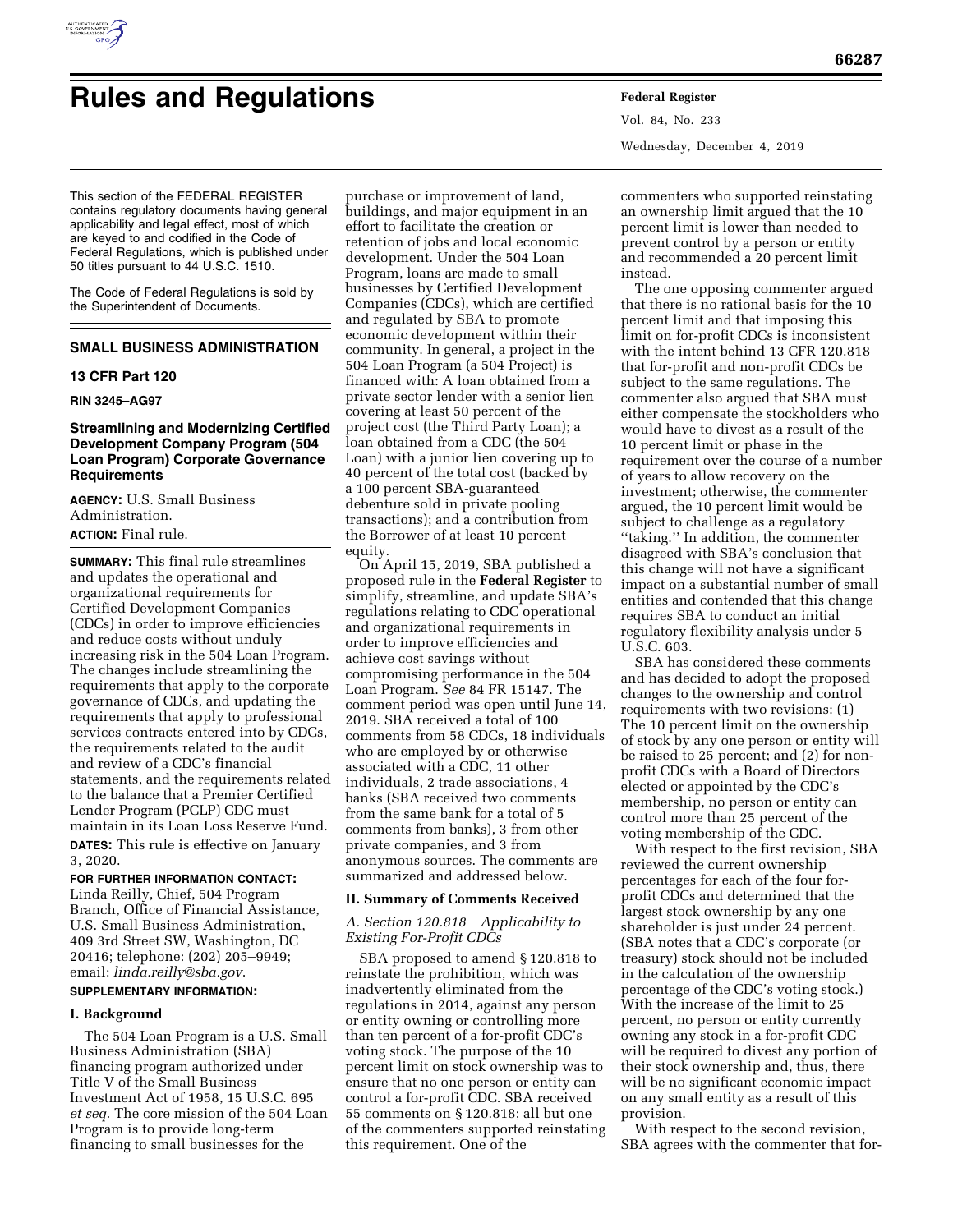profit and non-profit CDCs should be subject to the same standards governing control of a CDC. Almost half of nonprofit CDCs have chosen to continue to have memberships since the membership requirement was eliminated in 2014 and, under the bylaws of many of these CDCs, the members appoint or elect directors to the CDC's Board. To ensure that no one individual or entity can control the voting membership of a CDC when the members elect or appoint directors to the Board, the 25 percent limit should apply to these non-profit CDCs in the same manner that the 25 percent limit will apply to for-profit CDCs. Accordingly, in response to the comments, SBA is revising § 120.816 by adding a paragraph (d) to provide that, if a non-profit CDC's membership elects or appoints the voting directors to the CDC's Board of Directors, no one person or entity can control more than 25 percent of the voting membership of the CDC.

These two revisions will reinstate what has long been a feature of SBA's development company programs—that no one person or entity can control a CDC. Before the 10 percent limit was inadvertently removed from the regulations in 2014, it had been SBA's policy since 1982, nearly from the beginning of the 503 Development Company Program,<sup>1</sup> to limit the ownership or control that any one person or entity could have over a development company to 10 percent. *See* 13 CFR 108.503-1(c)(1) (1983) ("No member or stockholder [of a 503 company] may own or control more than ten percent of the development company's stock or voting membership''). In addition, as early as 1973, SBA prohibited any shareholder or member of a development company participating in the 502 Local Development Company Program (which is no longer funded) from owning in excess of 25 percent of the voting control in the development company under certain circumstances. *See* 13 CFR 108.2(d)(2) (1974).

The limitation on ownership and control was carried over into the 504 Loan Program in 1986, with the former § 108.503–1(d)(1) (1987) requiring a CDC to have at least 25 members (if nonprofit) and 25 stockholders (if for-profit) and prohibiting any one person or entity from owning or controlling more than 10 percent of the CDC's stock or voting membership. With the Board of a

nonprofit CDC chosen from the CDC's membership, and the Board of a forprofit CDC chosen by the CDC's stockholders, it was necessary to prohibit any one person or entity from controlling the voting membership or stock of the CDC to avoid any one person or entity from being able to control the Board. Thus, SBA has consistently applied the same ownership and control standards to both for-profit and non-profit CDCs and is continuing that practice in this final rule.

The opposing commenter also argued that fewer owners of a for-profit CDC generally means a greater investment by those owners and that, with a greater investment, the owners have more to lose from non-performing loans and more incentive to comply with SBA's Loan Program Requirements. SBA notes that all CDCs are required to comply with SBA's Loan Program Requirements, and the commenter provided no evidence to support the view that permitting a greater financial stake in a CDC by individual owners would increase the likelihood of such compliance. In any event, SBA believes that a greater financial stake by an individual shareholder should not be necessary to ensure such compliance or to motivate the CDC to make successful loans. As reflected in the long regulatory history of the program, the primary purpose of the 504 Loan Program (and its predecessor development company programs) is to foster economic development, and SBA has long emphasized the *pro bono publico* nature of the 504 Loan Program over the profit incentive and that the program was not intended to be a profit center for owners. *See, e.g.,* 13 CFR 108.2 (1995) (Definition of ''Development company'') (''*the primary objective of the development company must be the benefit to the community* as measured by increased employment, payroll, business volume . . . rather than monetary profits to its shareholders or members; *any monetary profits or other benefits which flow to the shareholders or members of the local development company must be merely incidental thereto*'') (emphasis added); *see also* 51 FR 20764, 20765 (June 6, 1986) (''The nature of the 503 company is to be a catalyst in fostering economic development, and not a profit center for owners or members'').

SBA believes that the public purpose of the 504 Loan Program is best achieved when the profit motive is not amplified by allowing the control of a for-profit CDC to be concentrated in any one person or entity. Moreover, SBA believes that economic development is

best fostered by having a wider range of views and interests represented in the CDC's decision-making and that, by not allowing the ownership or control of a CDC to be concentrated in any one individual or entity, it is more likely that the economic benefits of the 504 Loan Program will be dispersed throughout the community. Therefore, after consideration of the comments, SBA is finalizing the proposal with the two changes described above.

#### *B. Section 120.823 CDC Board of Directors*

SBA proposed to amend § 120.823 by: (1) Revising paragraph (a) to lower the minimum number of directors required for the CDC's Board from nine to seven, which reduces the number needed for a quorum from five to four. For consistency with this change, SBA also proposed to amend  $\S 120.823(d)(4)(ii)(B)$ to reduce the number of members needed for a quorum of the CDC's Loan Committee from five to four;

(2) removing the provision in § 120.823(a) that recommends that a CDC have no more than 25 directors;

(3) clarifying in paragraphs (a) and (d)(4)(ii)(E) that Board and Loan Committee members are required ''to live or work in the CDC's State of incorporation''. SBA proposed to use this simpler phrase instead of the current language—which states that members are required ''to live or work in the Area of Operations of the State where the 504 project they are voting on is located''—because today the minimum Area of Operations for each CDC is the State in which the CDC is incorporated. SBA also proposed to allow Board members to live or work in an area that would meet the definition of a Local Economic Area (LEA) for the CDC. For consistency, the rule proposed to apply this same standard to Loan Committee members;

(4) deleting the requirement in § 120.823(a) that CDCs must have at least one voting director who only represents the economic, community, or workforce development fields, and adding ''the economic, community, or workforce development fields'' to the five other areas of expertise identified in the current § 120.823(a) that must be represented on the Board; and

(5) removing § 120.823(c)(4), which limits the number of directors in the commercial lending field to less than 50 percent of the Board of Directors.

SBA received 58 comments on the above changes, with 56 commenters supporting all of the changes and two commenters opposing a few of the changes. One CDC opposed deleting the requirement that the Board have at least

<sup>&</sup>lt;sup>1</sup>The 503 Development Company Program was authorized by § 113 of Public Law 96–392, approved July 2, 1980 (94 Stat. 833). This program was the predecessor program to the 504 Loan Program.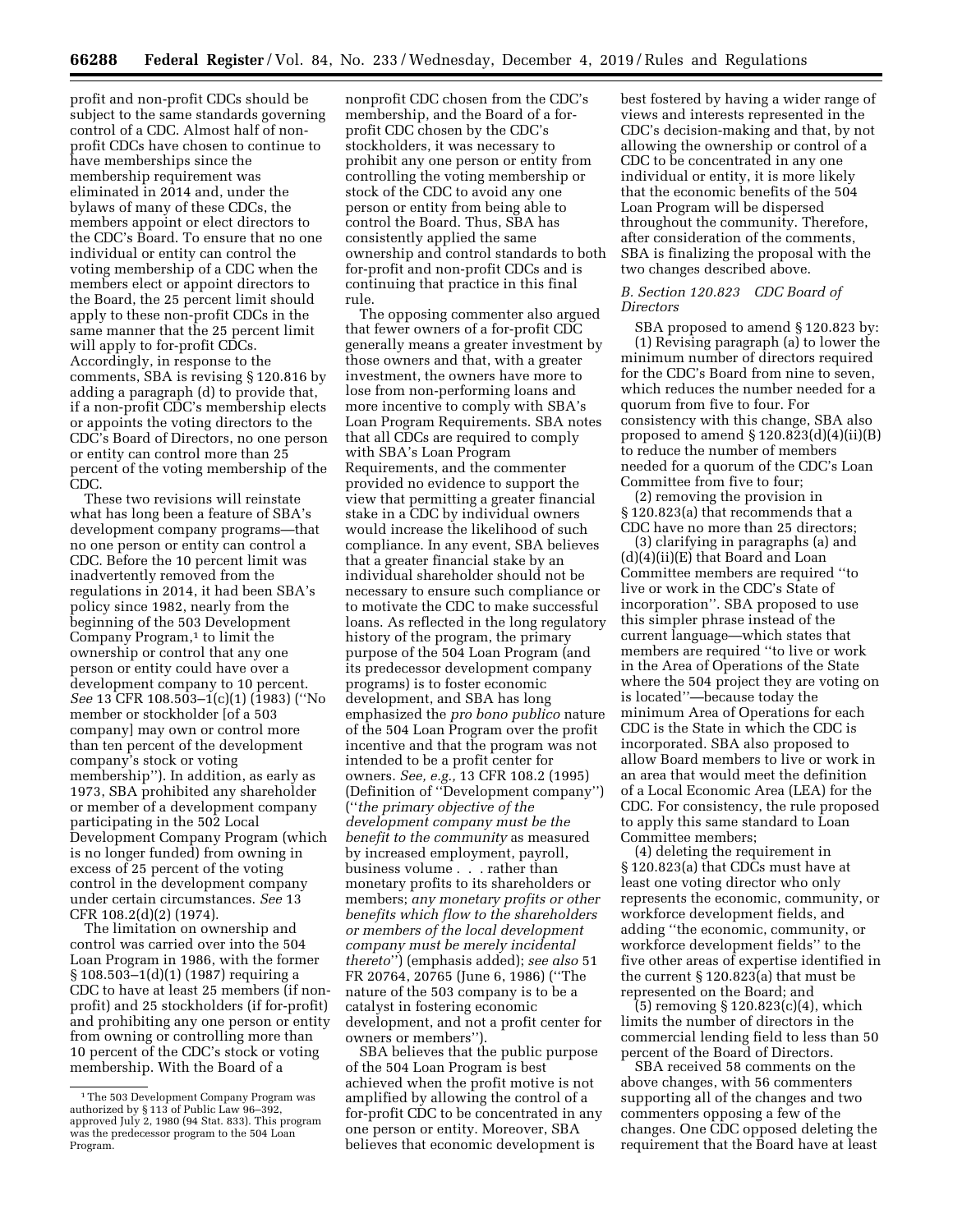one voting director to represent the economic, community, or workforce development fields (described in paragraph (4) above). The commenter stated that the CDC has benefited from having a director devoted to the economic field, and that this expertise has proven invaluable to lending in rural areas. The commenter believes that it would be a loss from a national perspective to eliminate the requirement. SBA appreciates the commenter's perspective, but points out that, with this change, the CDC would still be required to have the economic, community or workforce development fields represented on the Board. The difference is that the Board member would be able to represent more than one area of expertise and not only the economic, community or workforce development fields.

The same commenter also opposed removing the requirement that limits the number of directors in the commercial lending field to less than 50 percent of the Board (described in paragraph (5) above). The commenter stated that this change could result in a Board composed of all commercial lenders, which may not serve the 504 Loan Program's purpose of promoting economic development. However, as noted in the proposed rule, the regulation will continue to require that the Board include members with background and expertise in the five other identified areas, including the economic, community or workforce development fields; internal controls; financial risk management; legal issues relating to commercial lending; and corporate governance. SBA believes that this requirement will ensure an appropriate level of diversity of experience on the Board.

Another commenter wrote in opposition to the change described in paragraph (3) above. This commenter argued that requiring Board members to live or work in the CDC's Area of Operations is a new legal requirement that provides no benefit to the program and deprives CDCs of the assistance of individuals who own second homes in the State or temporarily reside outside the State for work or other reasons while retaining a strong connection to the State. However, as noted in the proposed rule, it has long been SBA's policy to require Board members to live or work in the CDC's Area of Operations (today, the minimum Area of Operations for each CDC is the State in which the CDC is incorporated and, therefore, it is more accurate to use the phrase ''State of incorporation'' instead of ''Area of Operations'' in connection with this policy). This requirement to live or

work in the CDC's State of incorporation furthers the local nature of the 504 Loan Program, obligates Board members to have more than a temporary or tenuous connection to the CDC's State of incorporation, and ensures that the CDC is under the control of individuals with a vested and demonstrable interest in the community in which the CDC is investing. In addition, members who live or work in the CDC's State of incorporation will have a better knowledge of the Area's economic environment. By reducing the required number of Board members from 9 to 7, SBA is also making it less difficult for CDCs to find individuals to serve on the Board.

SBA is adopting all of the changes to § 120.823 as proposed. In addition, to conform § 120.823(d)(4)(i)(B) to the change described in paragraph (1) above, SBA is reducing the minimum number of voting members who must be present to conduct business on the CDC's Executive Committee (if established) from five to four.

### *C. Section 120.824 Professional Management and Staff*

1. Professional Services Contracts Between CDCs

SBA proposed to amend § 120.824 to permit a CDC to contract with another CDC for marketing, packaging, processing, closing, servicing, or liquidation functions under the following conditions:

(1) A CDC may enter into a professional services contract with another CDC even if the arrangement would give rise to an affiliation between the CDCs based on an ''identity of interest'', as defined under 13 CFR  $121.103(f);$ <sup>2</sup>

(2) the contract between the CDCs must be pre-approved by the Director of the Office of Financial Assistance (D/ FA) (or designee), in consultation with the Director of the Office of Credit Risk Management (D/OCRM) (or designee), who will determine in his or her discretion that such approval is in the best interests of the 504 Loan Program and that the contract includes terms and conditions satisfactory to SBA. (The proposed rule also provided that a contract for management services with another CDC may be entered into only

in accordance with redesignated § 120.824(a)(1)(ii) and with the prior approval of the D/FA (or designee), in consultation with the D/OCRM (or designee));

 $(3)$  the CDCs entering into the contract must be located either in the same SBA Region or, if not in the same SBA Region, must be located in contiguous States;

(4) a CDC may provide assistance to only one CDC per State;

(5) no CDC may provide assistance to another CDC in its State of incorporation or in any State in which

the CDC has Multi-State authority; (6) the Board of Directors for each CDC entering into the contract must be separate and independent and may not include any common directors, whether voting or non-voting. In addition, if either of the CDCs is for-profit, neither CDC may own any stock in the other CDC (notwithstanding § 120.820(d), which allows a CDC to invest in or finance another CDC with the prior written approval of SBA officials). The CDCs are also prohibited from comingling any funds;

(7) the CDCs and the contract must comply with the other requirements for professional services contracts set forth in the proposed § 120.824(a) (which are now set forth in the final rule in § 120.824(c));

(8) a contract between CDCs may not include services for either independent loan reviews or management services (except rural CDCs could continue to contract for management services with another CDC as described in the current § 120.824(a)(2)); and

(9) affiliation between CDCs based on grounds other than identity of interest, including but not limited to, through ownership or common management under § 121.103(c) and (e), respectively, would continue to be prohibited.

SBA received a total of 63 comments on some or all of the above changes. Most expressed general support for the flexibility that the above changes would provide with respect to the contracts between CDCs, but nearly all expressed opposition to the following two changes: (A) The geographic restrictions on contracts between CDCs (paragraphs (3), (4), and (5) above), and (B) the prohibition against CDCs conducting independent loan reviews for each other (paragraph 8 above).

#### (A) Geographic Restrictions on Contracts Between CDCs

SBA received 62 comments on the changes described in paragraphs (3), (4), and (5) above which place geographic limits on these contracts, with one commenter writing to generally support

<sup>2</sup>Under 13 CFR 121.103(f), an identity of interest is created when the CDCs have identical or substantially identical business or economic interests or are economically dependent through contractual or other relationships. For example, under § 121.103(f), if all or most of the CDC's key functions (including 504 and non-504 functions in the aggregate) are performed by staff that is obtained under contract with another CDC, the two CDCs may be affiliated based on an identity of interest.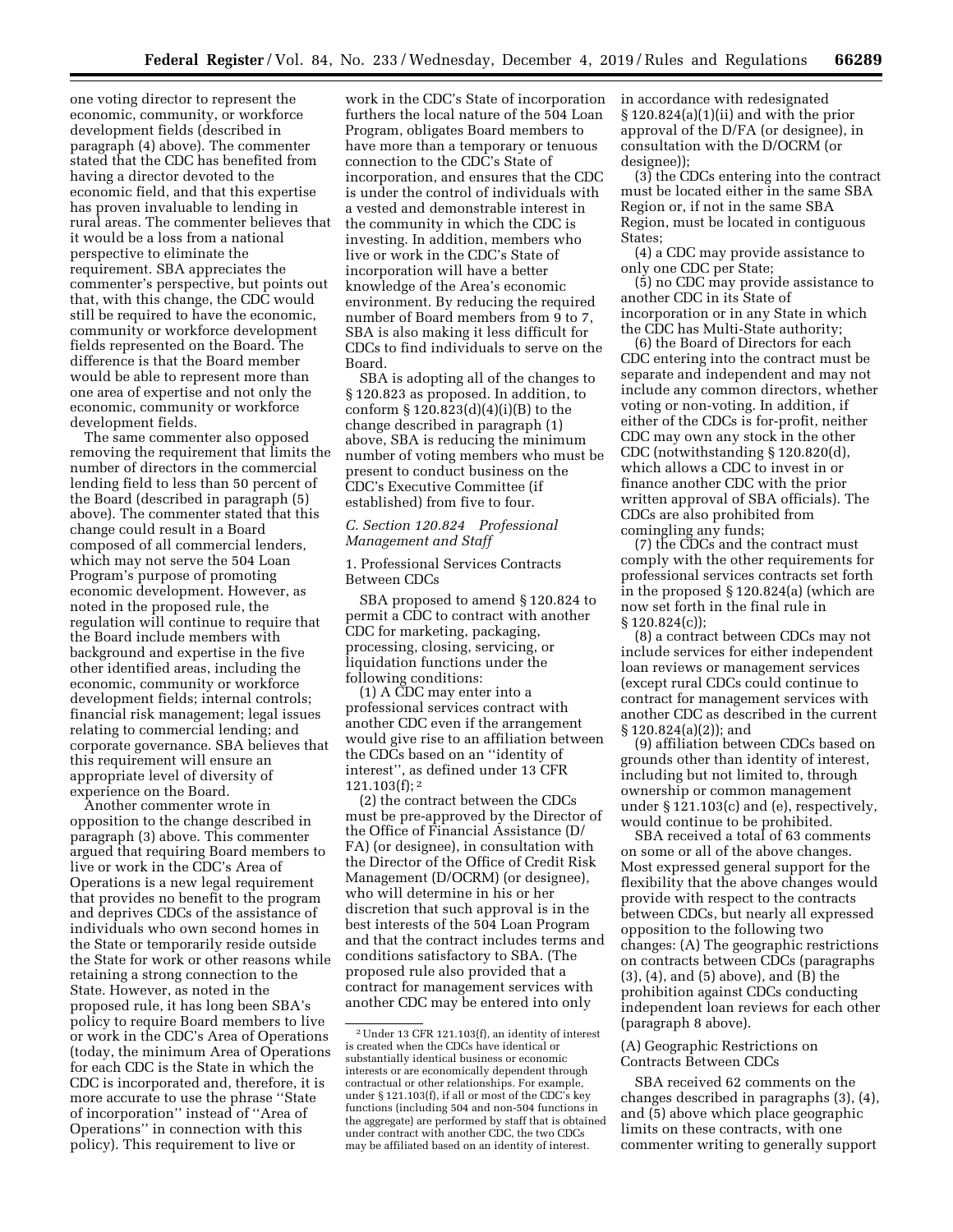the geographic restrictions and the remaining 61 commenters writing to oppose them. Nearly all of the opposing commenters argued that these contracts should be evaluated primarily on the quality of the CDC service provider, not on geography. They contended that permitting a CDC to contract with another CDC outside its SBA Region would allow a CDC to select from a larger and more competitive field of qualified providers and avoid concerns about sharing market and customer data with a potential competitor. Some also objected to applying this restriction to contracts currently in place, and state that SBA's concerns can be addressed through the current contract review process.

In addition, four commenters suggested that a CDC should not be able to provide services to more than three other CDCs in its SBA Region (one of the commenters suggested that the limit should be two), arguing that this limit would prevent CDCs from essentially becoming regional through these agreements, and that it would ensure that the assisting CDC continues to focus on its primary area of operation. Two commenters stated that a CDC should be allowed to service another CDC only if the CDC has demonstrated its first responsibility to its primary market by making an average of 10 or more loans in its primary State during the previous 3 years.

SBA has considered these comments and has decided to adopt the geographic restrictions on these contracts as proposed, with exceptions for liquidation services and independent loan reviews as described below. SBA's decision to not allow CDCs to contract outside their SBA Region or a contiguous State is based on its commitment to maintaining a balance among three factors: The local nature of the 504 Loan Program, SBA's interest in helping smaller CDCs obtain assistance from their larger counterparts when needed to function in the best interests of the 504 Loan Program, and SBA's current regulatory framework that allows CDCs to expand their Area of Operations only under certain prescribed conditions, *e.g.,* Multi-State and Local Economic Area expansions under § 120.835. SBA has long been concerned about CDCs using these contracts to circumvent the established expansion standards and to encroach into areas far beyond their established Area of Operations. In balancing these factors, SBA continues to conclude that CDCs should be able to contract with each other even if the arrangement gives rise to an affiliation based on identity of interest, but only under the conditions

described above, including that the CDCs must be located within the same SBA Region or in a contiguous State. SBA also believes that the proposed geographic restrictions taken together including that CDCs entering into the contract must be located either in the same SBA Region or in a contiguous State, that a CDC may provide assistance to only one CDC per State, and that no CDC may provide assistance to another CDC in its State of incorporation or in any State in which the CDC has Multi-State authority—will adequately protect against any one CDC dominating its SBA Region. SBA further expects that a CDC in need of assistance from another CDC will be motivated to contract only with those CDCs that have demonstrated their ability and capacity to perform effectively in their primary market.

With respect to the comments that object to applying the geographic restrictions to any contract currently in place between CDCs, SBA begins by noting that current § 120.820(a) requires CDCs to be independent (with exceptions for certain types of affiliations). To ensure that contracts between CDCs would not undermine the intent of this regulation, SBA has required since 2015 that contracts between CDCs be limited in time and scope and have a transition phase leading to contract termination. *See* SOP 50 10 5(H), Subpart A, Chapter 3, ¶ II.A.7.(e)(ii). (To provide more certainty with respect to the permitted duration for these contracts, SBA added a 5-year limit to the SOP in January 2018. *See* SOP 50 10 5(J), Subpart A, Chapter 3,  $\P$  II.A.8.d)(ii)). Any CDC that currently contracts with another CDC outside its SBA Region has, therefore, been on notice for several years that SBA policy prohibited its contract from continuing indefinitely. There are four CDCs that currently have contracts with five other CDCs outside their SBA Region. As stated in the proposed rule, these CDCs will be permitted to continue these contracts until the current term of the contract expires, giving them the opportunity to make the changes necessary to comply with the final rule.

As indicated above, SBA is adopting an exception to the geographic restriction for contracts for liquidation services. (The second exception for independent loan reviews is discussed in paragraph (B) below.) SBA believes that it will be beneficial to the 504 Loan Program to allow a CDC to assist another CDC with liquidation services when needed, regardless of the location of the CDCs. Because liquidation services are provided at the final stage of a 504 loan, there is no risk of a CDC using a

liquidation services contract as a means to expand its 504 operations into other SBA Regions. Accordingly, SBA is revising the rule to allow a CDC to contract with another CDC outside its SBA Region for liquidation services.

#### (B) Independent Loan Reviews

SBA received a total of 54 comments on the prohibition in paragraph (8) against a CDC contracting with another CDC for services for independent loan reviews. One commenter supported this prohibition due to the potential conflict of interest problems that could arise, and the remaining 53 opposed the prohibition (except that one of these commenters argued that two CDCs should not be able to conduct reviews for each other). The opposing commenters observed that CDCs are currently allowed to perform these reviews internally if they use staff that are independent from the function being reviewed and, therefore, they argued that CDCs should be able to provide this service to each other. The commenters recognized that SBA would need to carefully monitor the contracts between CDCs and that CDCs would also need to carefully consider potential conflicts of interest. They argued that SBA would have the opportunity to evaluate the quality of these reviews when they are submitted with the CDC's Annual Report.

Based on these comments, SBA has decided to allow a CDC to contract with another CDC for independent loan review services without any geographic restriction subject to the following two conditions. First, to avoid any possibility of a quid-pro-quo, the CDCs may not review each other's portfolios or exchange any other services, nor may they enter into any other arrangement with each other that could appear to bias the outcome or integrity of the independent loan review. Second, due to the potential conflicts of interest that may arise, the contracts between CDCs for independent loan reviews must be pre-approved by the D/FA (or designee) in consultation with the D/OCRM (or designee).

2. Other Changes That Would Apply to All Professional Services Contracts

SBA proposed the following changes to § 120.824 that would apply to all professional services contracts (including professional services contracts between CDCs):

(1) SBA's prior approval would be required for co-employment contracts that a CDC wants to enter into with a third party, such as a professional employer organization, to obtain employee benefits, such as retirement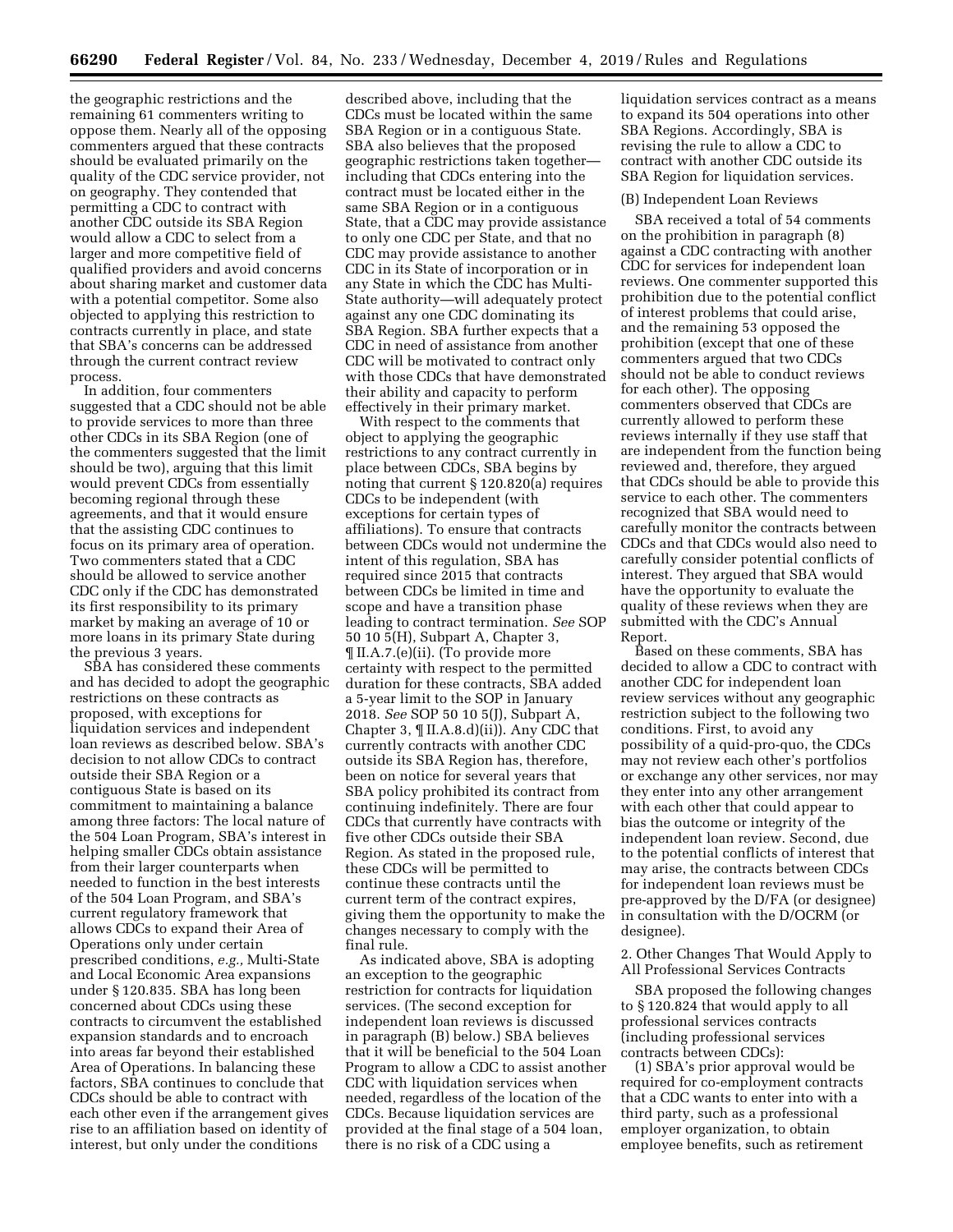and health benefits, for the CDC's staff. These contracts must provide that the CDC retains the final authority to hire and fire the CDC's employees;

(2) Services for information technology and independent loan reviews would be added to the list of the types of contracts that CDCs may enter into without obtaining prior SBA approval (except, as discussed above, the proposed rule prohibited CDCs from contracting with another CDC for independent loan reviews);

(3) SBA proposed to make the following clarifying and technical changes to § 120.824:

(a) Under the current § 120.824(c) (to be redesignated in the final rule as  $\S 120.824(c)(2)(ii)$ , the contracts must clearly identify terms and conditions satisfactory to SBA that permit the CDC to terminate the contract prior to its expiration date on a reasonable basis. To give CDCs procuring services maximum flexibility, SBA proposed to revise the standard under which the CDC procuring the services may terminate the contract to ''with or without cause'';

(b) Under the current § 120.824(d), the CDC must provide copies of these contracts to SBA for review annually. SBA proposed to revise this provision (to be redesignated in the final rule as § 120.824(c)(4)) to clarify that the CDC procuring the services must provide a copy of all executed contracts to SBA as part of the CDC's Annual Report submitted under § 120.830(a) unless the CDC certifies that it has previously submitted an identical copy of the executed contract to SBA;

(c) Under the current § 120.824(e)(1), the CDC's Board must demonstrate to SBA that ''the compensation under the [professional services] contract is only from the CDC''. For clarity, SBA proposed to revise this provision (to be redesignated in the final rule as § 120.824(c)(2)(i)) to state that ''the compensation under the contract is paid only by the CDC'';

(d) Under the current § 120.824(e)(3), the CDC's Board must demonstrate that the contracts do not ''evidence'' any actual or apparent conflict of interest or self-dealing. For clarity, SBA proposed to revise this provision (to be redesignated as § 120.824(c)(2)(iii)) to require the Board to demonstrate that there is no actual or apparent conflict of interest or self-dealing in the negotiation, approval or implementation of the contract;

(e) Under the current § 120.824(f) (to be redesignated in the final rule as § 120.824(c)(3)), no contractor or Associate of a contractor may be a voting or non-voting member of the CDC's Board. The term ''Associate'' is

generally defined in § 120.10 with respect to a lender, CDC or small business, but not with respect to a contractor of a CDC. SBA proposed to replace the phrase ''Associate of a contractor'' with text that is consistent with the definition of Associate in § 120.10: ''Neither the contractor nor any officer, director, 20 percent or more equity owner, or key employee of a contractor may be a voting or non-voting member of the CDC's Board.''

SBA received no comments opposing these changes and is adopting the changes to § 120.824 as proposed except that, as discussed above in SBA's response to the comments on the geographic limits on contracts between CDCs, the D/FA (or designee), in consultation with the D/OCRM (or designee), must pre-approve contracts between CDCs for independent loan reviews.

In addition, SBA is reorganizing this section to make it simpler and clearer. Specifically, in the final rule, subsection (a) of 120.824 now addresses the management requirements that apply to CDCs and under what circumstances a CDC may request a waiver of the requirement that the CDC directly employ the CDC manager and obtain management services through a contract; subsection (b) now addresses the functions that the professional staff of the CDC must be capable of performing; subsection (c) now addresses the requirements that apply when a CDC obtains services through a professional services contract; and subsection (d) now addresses the additional requirements that apply to professional services contracts between CDCs. The reorganization of this section is not intended to make any substantive changes to the content of the rule other than as described above in this section C.

# *D. Section 120.826 Basic Requirements for Operating a CDC*

SBA proposed to increase the dollar threshold that triggers an annual audit of the CDC's financial statements under § 120.826 from \$20 million to \$30 million. Under the rule as proposed, for loan portfolio balances of less than \$30 million, the CDC would be able to submit a financial statement that is reviewed by an independent certified public accountant in accordance with generally accepted accounting principles (GAAP) instead of an audited financial statement. There are currently 60 CDCs with a portfolio balance under \$20 million and the increase to \$30 million would add 19 CDCs to the number of CDCs that may submit reviewed financial statements, for a total

of 79 CDCs that would save the difference in cost between an audited financial statement and a reviewed financial statement. SBA estimates the cost savings to be \$15,000 annually for each CDC. As noted in the proposed rule, a CDC with a portfolio balance of less than \$30 million may be required to provide audited financial statements at the discretion of the D/OCRM when the CDC is in material noncompliance with SBA's Loan Program Requirements (defined in § 120.10), such as with requirements related to financial solvency or business integrity.

SBA received 62 comments on the proposed changes to § 120.826, and all 62 comments supported the proposal but requested that SBA increase the amount that triggers the annual audit requirement to \$50 million instead of \$30 million. SBA considered these comments but, due to the inherent risks of a larger portfolio and due to the fact that SBA is already raising the amount that triggers the audit by 50 percent, SBA believes that it would not be prudent to raise the amount further. SBA is adopting the changes to § 120.826 as proposed.

### *E. Section 120.835 Application To Expand an Area of Operations*

SBA proposed to amend paragraph (c) of § 120.835 to offer the following alternative to establishing a Loan Committee in each State into which the CDC expands as a Multi-State CDC: If the CDC has established a Loan Committee in its State of incorporation, then when voting on a Project in the additional State, the CDC must include at least two individuals who live or work in that State on the CDC's Loan Committee. To make it clear that the two individuals added to the Loan Committee are permitted to vote only on the Projects located in the additional State into which the CDC expands and would not be eligible to participate in voting on Projects in the CDC's State of incorporation, SBA proposed to add the term ''only'' after ''[c]onsist'' in § 120.823(d)(4)(ii)(E). If the CDC has not established a Loan Committee in its State of incorporation, the alternative would allow two individuals who live or work in the additional State to be included on the CDC's Board of Directors when voting on a Project in that State. SBA also proposed to amend three other provisions to conform the rules to this amendment, including adding a reference about the alternative in § 120.823(d)(4)(ii)(E), removing the reference to § 120.839 in § 120.823(d)(4)(ii)(E), and using the phrase ''live or work in the CDC's State of incorporation'' instead of ''live or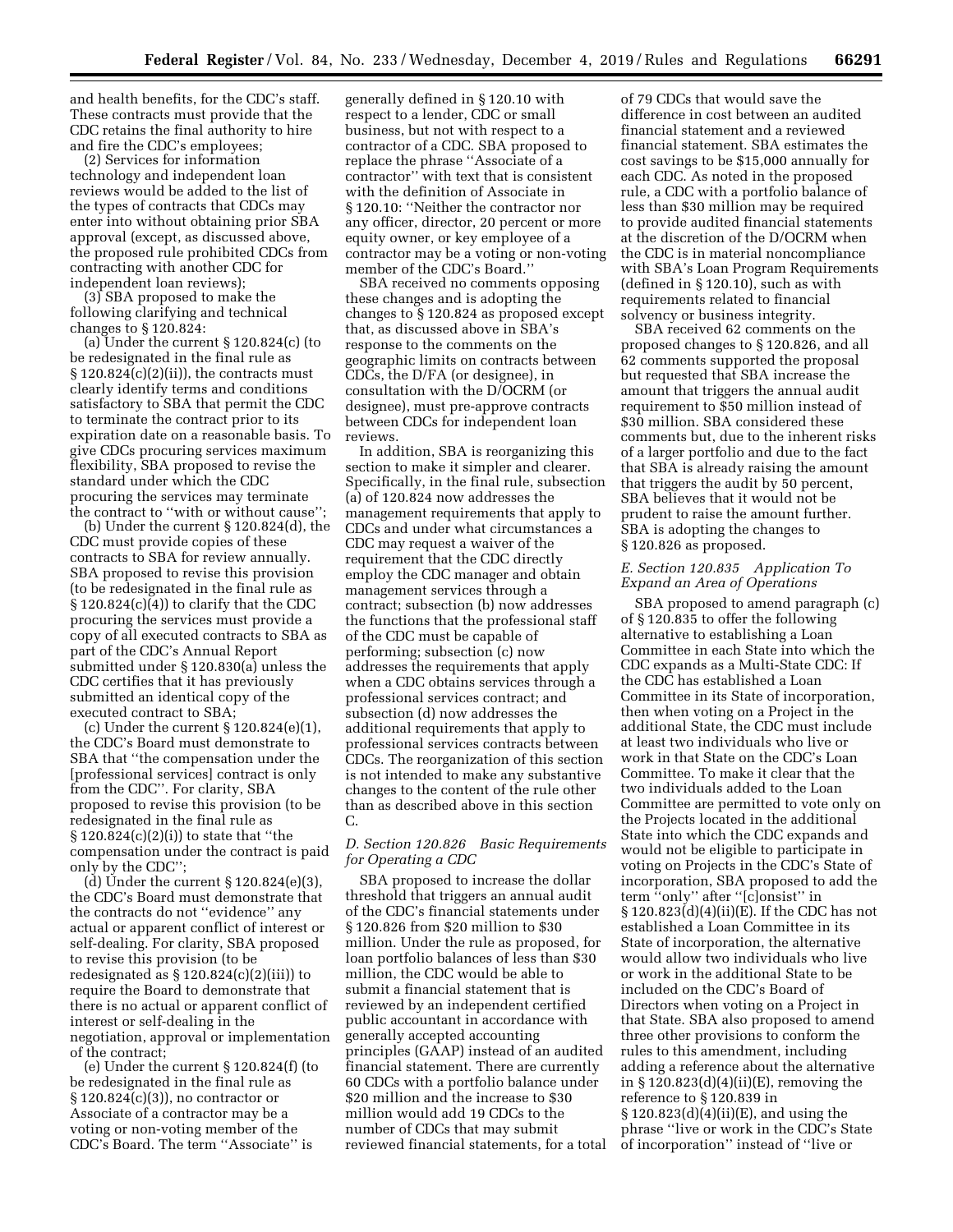work in the Area of Operations of the State where the 504 project they are voting on is located''.

SBA received a total of 57 comments on this proposed change. There were no opposing comments, though two commenters submitted differing points of view with respect to whether the two individuals added to the Loan Committee or Board should only be able to vote on Projects located in the additional State. One commenter requested that the two individuals be able to vote on all of the CDC's Projects, and the second commenter argued that the two members who represent the additional State on the CDC's Loan Committee or Board should be different persons than those serving on the Loan Committee or Board in the CDC's State of incorporation.

The latter commenter's suggestion is consistent with SBA's intent in providing this alternative option and is the reason why SBA proposed to revise  $\S 120.823(d)(4)(ii)(E)$  to require that the Loan Committee consist only of members who live or work in the CDC's State of incorporation or in an area that would qualify as an LEA. The purpose behind this change was to give CDCs an alternative that would be less costly to creating a separate Loan Committee in the additional State, and not to expand the area from which a CDC could choose the members for its Board or Loan Committee in its State of incorporation.

Based on the comments, SBA believes that it can be made clearer that the two individuals who are added to either the Board or the Loan Committee under the alternative option may vote only on Projects in the additional State and, accordingly, SBA is adding the following sentence at the end of § 120.835(c)(2): ''These two members may vote only on Projects located in the additional State.''

SBA is adopting the rule as proposed with this revision.

#### *F. Section 120.839 Case-By-Case Application To Make a 504 Loan Outside of a CDC's Area of Operations*

SBA proposed to expand paragraph (a) of § 120.839 to allow a CDC to apply to make a 504 loan outside its Area of Operations if the CDC has previously assisted either the business ''or its affiliate(s).'' SBA received a total of 57 comments in support of this change. One commenter requested that SBA allow a CDC to make loans outside its Area of Operations based on a Third Party Lender's prior lending relationship with a business. However, what is important to SBA is that the CDC have the prior lending relationship with the business or its affiliates and,

thus, SBA will not expand the change to allow CDCs to make loans outside their Area of Operations based on the prior relationship of a Third Party Lender. SBA is adopting the changes to § 120.839 as proposed.

#### *G. Section 120.847 Requirements for the Loan Loss Reserve Fund (LLRF)*

SBA proposed to revise paragraph (b) of this section to allow PCLP CDCs to maintain a balance in the LLRF equal to one percent of the current principal amount, instead of one percent of the original principal amount, of the PCLP Debenture after the loan is seasoned for 10 years. However, SBA proposed that a CDC may not use the declining balance methodology: (1) With respect to any PCLP Debenture that has been purchased, in which case the CDC must restore the balance maintained in the LLRF with respect to that Debenture to one percent of the original principal amount within 30 days after purchase; or (2) with respect to any other PCLP Debenture if SBA notifies the CDC in writing that it has failed to satisfy the requirements in paragraphs (e), (f), (h), (i) or (j) of  $\S 120.847$ . In the latter case, the CDC would not be required to restore the balance maintained in the LLRF to one percent of the original principal amount of the Debenture but must base the amount maintained in the LLRF on one percent of the principal amount of the Debenture as of the date of notification. The CDC may not begin to use the declining balance methodology again until SBA notifies the CDC in writing that SBA has determined, in its discretion, that the CDC has corrected the noncompliance and has demonstrated its ability to comply with these requirements. In paragraph (g), SBA also proposed to change the official to whom withdrawal requests should be forwarded from the Lead SBA Office to the D/OCRM (or designee).

SBA received a total of 55 comments supporting the proposed changes to § 120.847. There were no opposing comments. SBA is adopting the changes to § 120.847 as proposed, except that, upon further consideration, SBA has decided to retain the Lead SBA Office as the office to which the PCLP CDC must forward requests for withdrawals.

### **III. Compliance With Executive Orders 12866, 13563, 12988, 13771, and 13132, the Paperwork Reduction Act (44 U.S.C. Ch. 35), and the Regulatory Flexibility Act (5 U.S.C. 601–612)**

#### *Executive Order 12866*

The Office of Management and Budget (OMB) determined that this rule is not

a ''significant'' regulatory action for the purposes of Executive Order 12866. In addition, this is not a major rule under the Congressional Review Act, 5 U.S.C. 800.

#### *Executive Order 13563*

The Agency coordinated outreach efforts to engage stakeholders before proposing this rule. The 504 Loan Program operates through the Agency's lending partners, which for this program are CDCs. The Agency has participated in lender conferences and trade association meetings and received feedback from CDCs, a trade association, and third-party lenders that provided valuable insight to SBA.

#### *Executive Order 12988*

This action meets applicable standards set forth in Sections 3(a) and 3(b)(2) of Executive Order 12988, Civil Justice Reform, to minimize litigation, eliminate ambiguity, and reduce burden. The action does not have retroactive or preemptive effect.

#### *Executive Order 13771*

This final rule is an E.O. 13771 deregulatory action with an annualized savings of \$273,515 and a net present value of \$3,907,360 in savings, both in 2016 dollars.

This rule is expected to produce \$15,000 of savings for each of the 19 CDCs that currently have 504 loan portfolio balances between \$20 million and \$30 million and will no longer be required to provide audited financial statements. This estimate of savings is based on conversations with CDCs. In addition, SBA is decreasing the number of members that a CDC is required to appoint to its Board of Directors from nine to seven and reducing the amount that PCLP CDCs need to maintain in the Loan Loss Reserve Fund. While it is difficult to quantify the benefits of these changes, they are meant to provide more flexibility and options to CDCs.

Any costs to CDCs due to changes in this rule are difficult to quantify but are likely to be insignificant.

#### *Executive Order 13132*

SBA has determined that this final rule will not have substantial, direct effects on the States, on the relationship between the national government and the States, or on the distribution of power and responsibilities among the various levels of government. Therefore, for the purposes of Executive Order 13132, SBA has determined that this final rule has no federalism implications warranting preparation of a federalism assessment.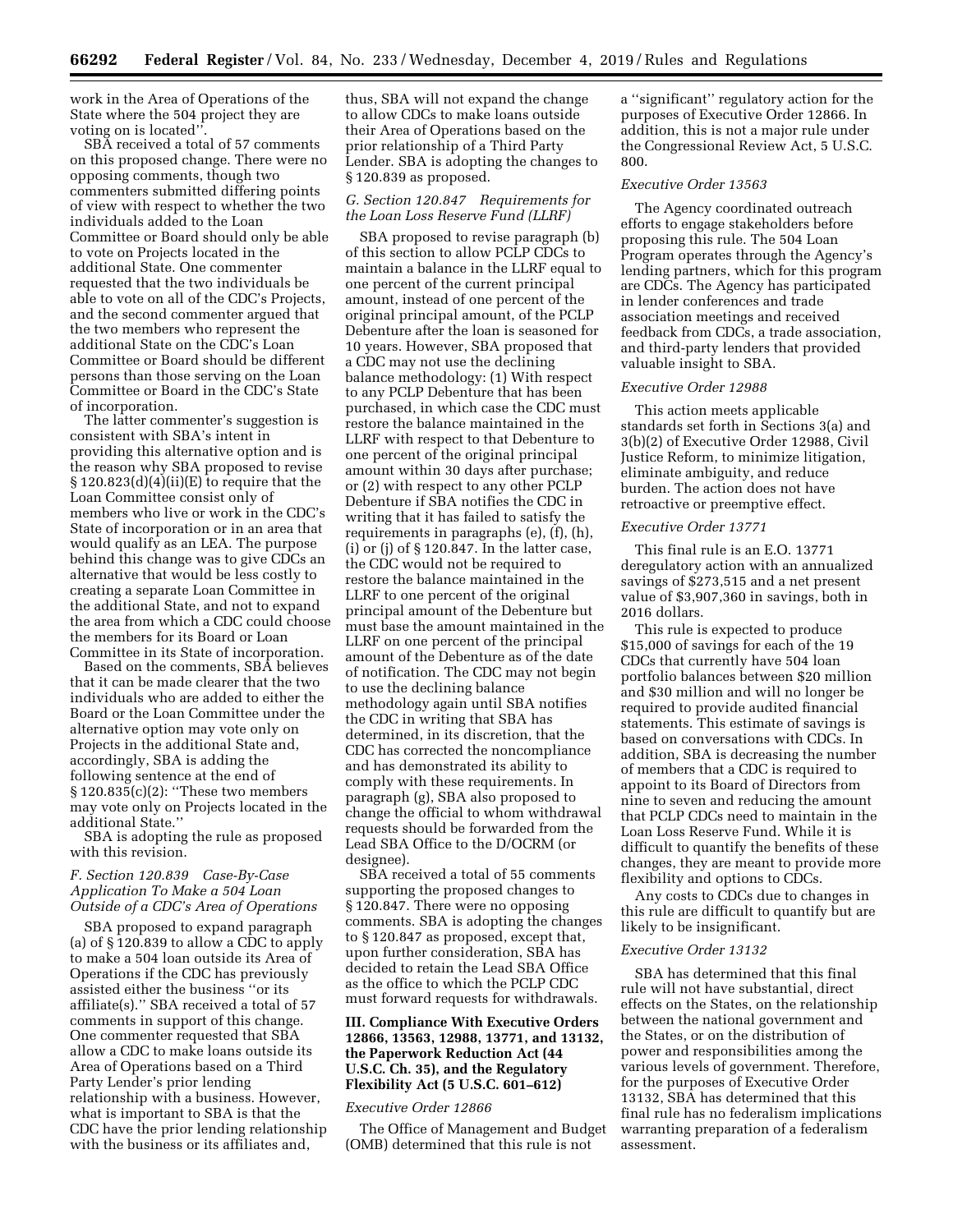#### *Paperwork Reduction Act, 44 U.S.C., Ch. 35*

SBA has determined that, while this final rule will not impose new reporting or recordkeeping requirements, some of the regulatory amendments require changes to SBA Form 1253 to clarify existing requirements, such as the type of contracts that CDCs must report to SBA, and to remove certain reporting requirements that are no longer applicable as a result of the rule changes. Accordingly, SBA Form 1253, Certified Development Company (CDC) Annual Report Guide (OMB Approval 3245–0074), will be revised to clarify or add information that CDCs are required to submit with their Annual Report, including:

(a) With respect to the information required to be submitted in the Operating Report (Tab 2A) related to the members of the CDC's Board of Directors and the Loan Committee, in the event that a Multi-State CDC chooses the option created under the new § 120.835(c)(2), the form will be revised to inform CDCs to provide information on the two additional members who are appointed to the Board or to the Loan Committee, if established, to vote on Projects in the State into which the CDC expanded.

(b) With respect to the information that the CDC is required to provide in the Operating Report (Tab 2C) related to contracts requiring SBA's prior written approval, the form currently instructs the CDC to submit a copy of all contracts for management and/or staff in place during the reporting period. The form currently identifies examples of the types of contracts subject to this requirement. It will be revised to add co-employment contracts (which SBA proposed to add in the proposed rule) and contracts for independent loan reviews between CDCs (which SBA has added to this final rule in response to comments received) to the list. However, as stated in the proposed rule, SBA determined that, as currently written, the requirement to submit a copy of all contracts with the Annual Report could result in duplicative reporting since CDCs should have provided SBA with a fully executed copy of any contract after obtaining SBA's prior approval. As a result, SBA is revising the instruction in the form to make it clear that CDCs would no longer be required to submit a copy of these contracts with the Annual Report if a copy of the current and executed contract was previously submitted to SBA. The CDC will be required to provide a certification with its Annual Report that it has previously submitted

a copy of the executed contract to SBA and that no changes have been made to it. The certification will also need to state to whom and on what date the contract was provided to SBA.

In addition, the form will be changed to no longer require the CDC to provide a copy of other documents that SBA already has in its possession, including SBA's approval of each contract or management waiver, a copy of the Board's resolution approving the contract, or a copy of the Board's explanation for why it believes that it is in the best interest of the CDC to enter into the contract.

(c) With respect to the information required to be submitted in the Operating Report (Tab 2F) related to the Independent Loan Review Package, as noted above, the final rule will allow a CDC to contract with another CDC to perform the independent loan review but only with SBA's prior written approval, and the form will be revised to reflect this change.

(d) With respect to the Financial Report (Tab 3) of the form, a CDC is currently allowed to submit a reviewed financial statement instead of an audited financial statement if it has a 504 loan portfolio balance of less than \$20 million. This final rule raises this threshold to \$30 million and, therefore, it will be necessary to revise the instruction in the form accordingly. The substance of the information that would be collected is not being changed, only that fewer CDCs would need to submit audited financial statements.

SBA invited comments on the proposed changes to the underlying regulations that would impact Form 1253. SBA received five comments on Form 1253. The commenters requested that CDCs only be required to include in the Annual Report information related to Board minutes, financial statements, tax returns, and jobs and other economic development activity. This change would eliminate several items from the Annual Report, including information related to the Board of Directors, Executive Committee, Loan Committee, professional staff, contracts, affiliations, legal certifications, and compensation. The commenters argued that, with the changes planned in SBA's electronic records system, SBA will have ready access to the information currently provided with the Annual Report. However, SBA has concluded that all of the information that will be submitted with this form continues to be needed to support SBA's efforts to

maintain quality control in the 504 Loan Program.3

SBA has determined that the changes needed for the form described above are non-substantive in nature and do not need to be submitted to OMB for approval.

#### *Regulatory Flexibility Act, 5 U.S.C. 601– 612*

When an agency issues a final rulemaking, section 604 of the Regulatory Flexibility Act (RFA), 5 U.S.C. 601–612, requires the agency to ''prepare and make available for public comment a final regulatory flexibility analysis'' which will ''describe the impact of the final rule on small entities, significant issues raised by the public about the impact on small entities and the steps that the agency has taken to minimize the significant economic impact on small entities.'' Section 605 of the RFA allows an agency to certify a rule in lieu of preparing an analysis, if the rule will not have a significant economic impact on a substantial number of small entities. Although the rulemaking will impact all 210 CDCs (all of which are small), SBA continues to believe the economic impact will not be significant. The final rule will streamline the operational and organizational requirements that CDCs must satisfy and reduce their costs.

For example, under the final rule, the 19 CDCs that currently have 504 loan portfolio balances between \$20 million and \$30 million will no longer be required to provide audited financial statements but may submit reviewed financial statements instead. As noted above, SBA estimates that the elimination of the audited review for these CDCs will save each CDC approximately \$15,000 per year. This estimate is based on conversations with CDCs.

In addition, SBA is reducing the regulatory requirements imposed on CDCs related to corporate governance. For example, SBA is decreasing the number of members that a CDC is required to appoint to its Board of Directors from nine to seven. This change will also make it easier for a CDC to meet the quorum requirements for conducting its business. In addition, SBA is: (1) Expanding the area in which

<sup>3</sup>Under the proposed rule, SBA gave notice that SBA Form 2233 would be revised to change the office to which this form is submitted from the ''Lead SBA Office'' to the ''Office of Credit Risk Management''. SBA received no comments on this form. Form 2233 will no longer need to be revised because the final rule will retain the Lead SBA Office as the office to which PCLP CDCs must submit requests for withdrawal from the Loan Loss Reserve Fund.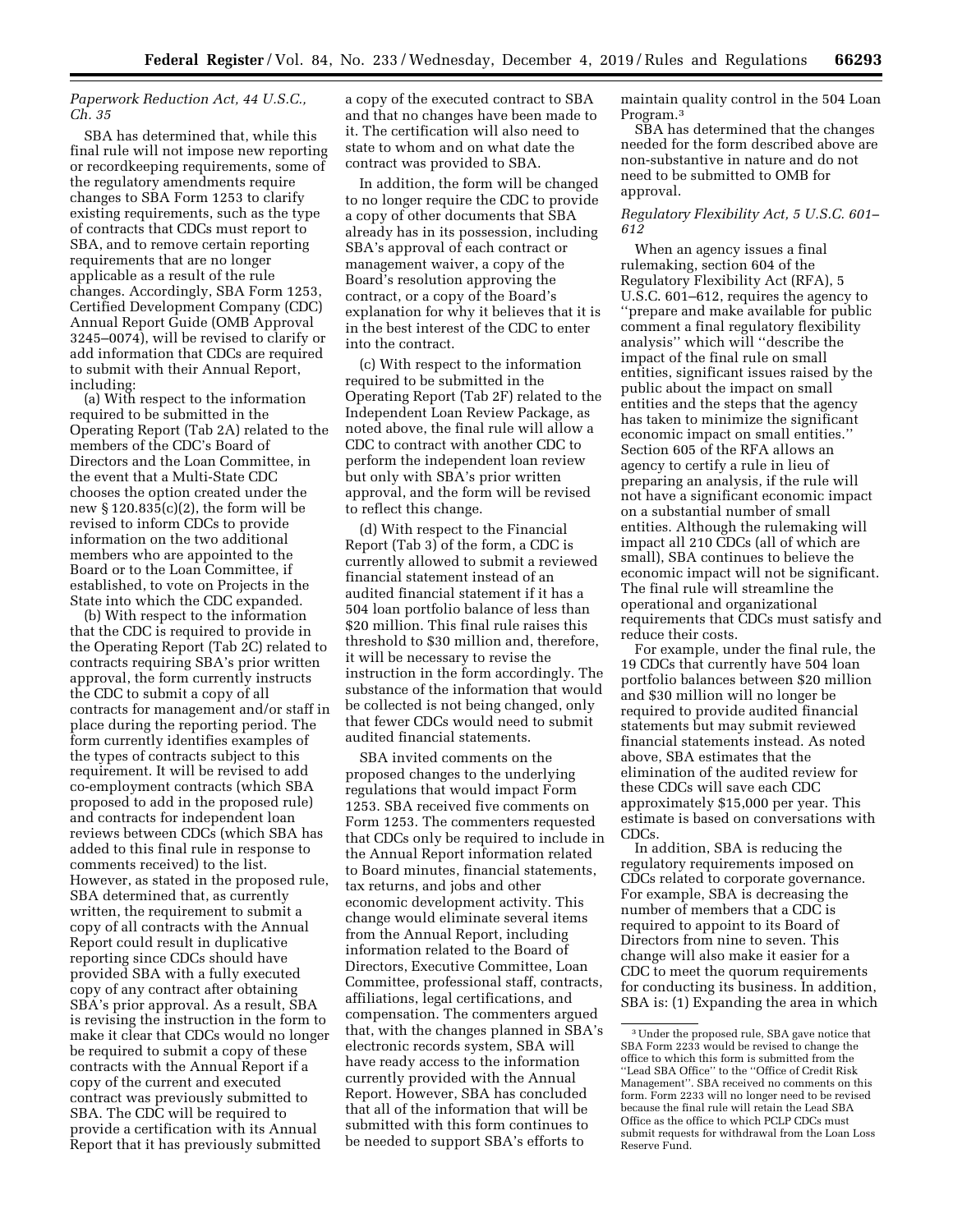Board and Loan Committee members may work or live; (2) removing the limit on the number of members that may serve on the Board from the commercial lending fields; (3) allowing CDCs in need of assistance to contract for services with another CDC under certain circumstances even if the CDCs would become affiliated as a result; (4) eliminating the requirement that CDCs establish a separate Loan Committee in each State into which the CDC expands as a Multi-State CDC; (5) expanding the criteria under which a CDC may make a 504 loan outside its Area of Operations; and (6) allowing a CDC to contract with another CDC to perform the required independent loan reviews under certain circumstances and with SBA's prior written approval.

Another change is the reduction in the amount that PCLP CDCs need to maintain in the Loan Loss Reserve Fund. By allowing PCLP CDCs to utilize a declining balance methodology for the LLRF after a Debenture has been outstanding for 10 years, more cash will be available to support the CDC's operations or to invest in other economic development activities without unduly increasing risk.

In addition, SBA received one comment opposing the certification of the proposed rule because of the proposal to prohibit any person or entity from owning or controlling more than 10 percent of a for-profit CDC's voting stock. As discussed above, this final rule provides that an individual or entity will be limited to owning no more than 25 percent of a CDC's stock. With this change, no individual or entity will be required to divest any stock because no stockholder of any for-profit CDC currently owns more than 25 percent of the CDC's stock and, thus, SBA concludes that the 25 percent limit will not have a significant economic impact on any small entities. Similarly, this final rule applies the 25 percent limit to membership interests in a non-profit CDC. Applying the 25 percent limit to non-profit CDCs would not have a significant economic impact on any small entity because a membership interest in a CDC has no economic value to the member. A membership interest in a non-profit CDC does not entitle the member to receive any distribution of income or assets from the CDC.

Except for the change in the audit requirements discussed above, the total costs to CDCs due to the other changes in this rule are difficult to quantify. However, based on the nature of the changes, SBA believes that CDCs are likely to experience cost reductions if there is any cost impact at all. SBA believes that this final rule is the

Agency's best available means for facilitating American job preservation and creation by removing unnecessary regulatory requirements. The preamble sections above provide additional detailed explanations regarding how and why this final rule will reduce regulatory burdens and responsibly increase program participation flexibility and discusses the high level of public support for these changes.

For these reasons, SBA has determined that the final rule will not have a significant economic impact on a substantial number of small entities and certifies this rule as such.

# **List of Subjects in 13 CFR Part 120**

Community development, Equal employment opportunity, Loan programs—business, Reporting and recordkeeping requirements, Small business.

For the reasons stated in the preamble, SBA is amending 13 CFR part 120 as follows:

# **PART 120—BUSINESS LOANS**

■ 1. The authority for part 120 continues to read as follows:

**Authority:** 15 U.S.C. 634(b)(6), (b)(7), (b)(14), (h) and note, 636(a), (h) and (m), 650, 687(f), 696(3) and (7), and 697(a) and (e); Pub. L. 111–5, 123 Stat. 115, Pub. L. 111–240, 124 Stat. 2504.

■ 2. Amend § 120.816 by adding paragraph (d) to read as follows:

#### **§ 120.816 CDC non-profit status and good standing.**

\* \* \* \* \* (d) If a non-profit CDC has a membership and the members are responsible for electing or appointing voting directors to the CDC's Board of Directors, no person or entity can control more than 25 percent of the CDC's voting membership.

■ 3. Amend § 120.818 by designating the undesignated paragraph as paragraph (a) and adding paragraph (b) to read as follows:

#### **§ 120.818 Applicability to existing forprofit CDCs.**

\* \* \* \* \* (b) No person or entity can own or control more than 25 percent of a forprofit CDC's stock.

■ 4. Amend § 120.823 by:

■ a. Revising paragraph (a); ■ b. Removing paragraph (c)(4) and redesignating paragraph (c)(5) as paragraph (c)(4);

 $\blacksquare$  c. In paragraph (d)(4)(i)(B), by removing ''five'' and adding ''four'' in its place;

 $\blacksquare$  d. In paragraph (d)(4)(ii)(B), by removing ''five (5)'' and adding ''four'' in its place; and

■ e. Revising paragraph (d)(4)(ii)(E). The revisions read as follows:

#### **§ 120.823 CDC Board of Directors.**

(a) The CDC, whether for-profit or non-profit, must have a Board of Directors with at least seven (7) voting directors who live or work in the CDC's State of incorporation or in an area that is contiguous to that State that meets the definition of a Local Economic Area for the CDC. The Board must be actively involved in encouraging economic development in the Area of Operations. The initial Board may be created by any method permitted by applicable State law. At a minimum, the Board must have directors with background and expertise in internal controls, financial risk management, commercial lending, legal issues relating to commercial lending, corporate governance, and economic, community or workforce development. Directors may be either currently employed or retired.

(E) Consist only of Loan Committee members who live or work in the CDC's State of incorporation or in an area that meets the definition of a Local Economic Area for the CDC, except that, for Projects that are financed under a CDC's Multi-State authority, the CDC must satisfy the requirements of either § 120.835(c)(1) or (2) when voting on that Project.

\* \* \* \* \*

 $\blacksquare$  5. Revise § 120.824 to read as follows:

#### **§ 120.824 Professional management and staff, and contracts for services.**

(a) *Management.* A CDC must have full-time professional management, including an executive director or the equivalent (CDC manager) to manage daily operations. This requirement is met if the CDC has at least one salaried professional employee that is employed directly (not a contractor or an officer, director, 20 percent or more equity owner, or key employee of a contractor) on a full-time basis to manage the CDC. The CDC manager must be hired by the CDC's Board of Directors and subject to termination only by the Board. A CDC may obtain, under a written contract, management services provided by a qualified individual under the following circumstances:

(1) The CDC must submit a request for the D/FA (or designee) to approve, in consultation with the D/OCRM (or designee), a waiver of the requirement

<sup>\* \* \* \* \*</sup>  (d) \* \* \*

<sup>(4) \* \* \*</sup>  (ii) \* \* \*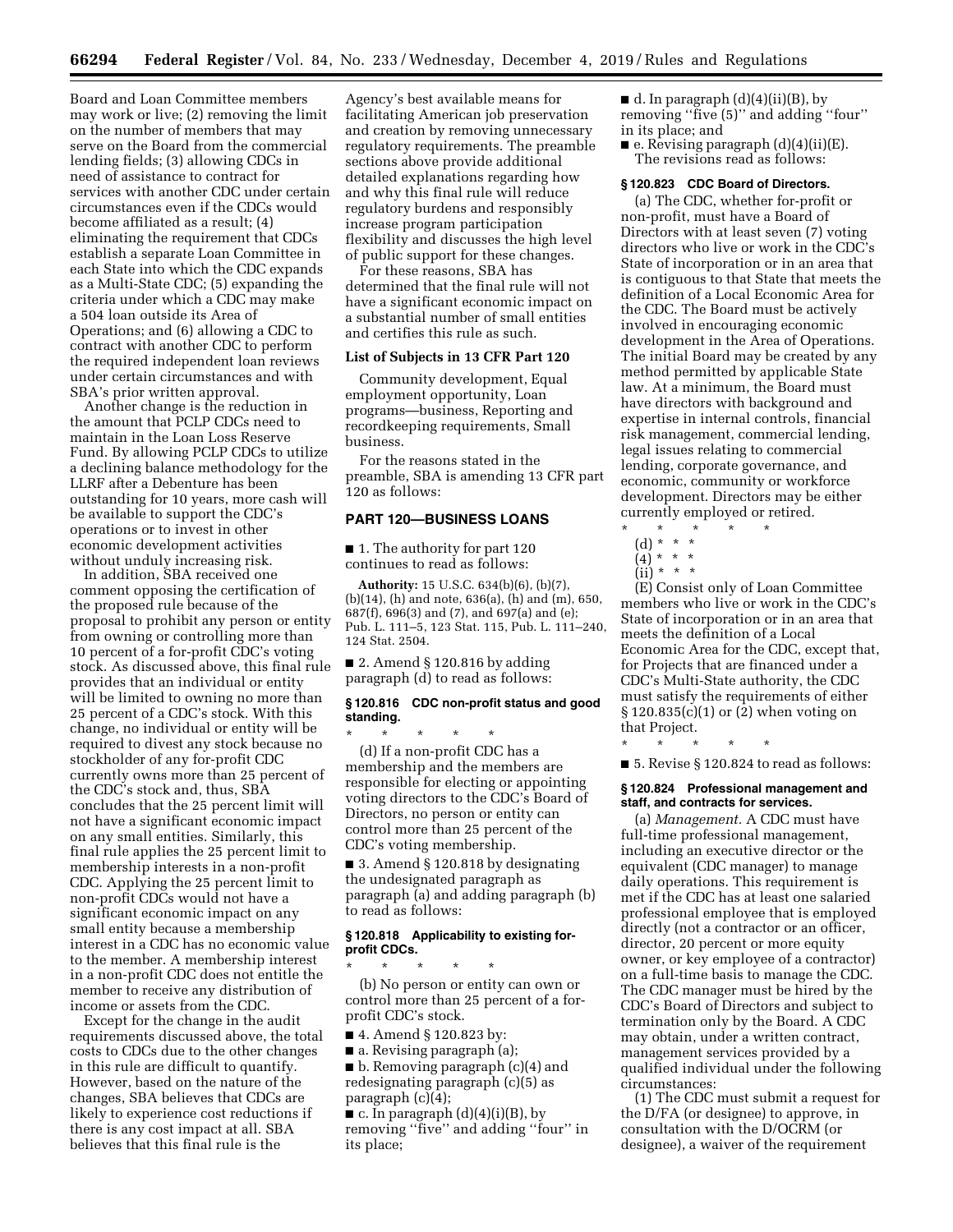that the manager be employed directly by the CDC. In its request, the CDC must demonstrate that:

(i) Another non-profit entity (that is not a CDC) that has the economic development of the CDC's Area of Operations as one of its principal activities will provide management services to the CDC and, if the manager is also performing services for the nonprofit entity, the manager will be available to small businesses interested in the 504 program and to 504 loan borrowers during regular business hours; or

(ii) The CDC submitting the request for the waiver is rural, has insufficient loan volume to justify having management employed directly by the CDC, and is requesting to contract with another CDC located in the same general area to provide the management.

(2) The CDC must submit a request for the D/FA (or designee), in consultation with the D/OCRM (or designee), to preapprove the contract for management services. This contract must comply with paragraphs (c)(2) through (4) and, if applicable, paragraph (d) of this section.

(b) *Professional staff.* The CDC must have a full-time professional staff qualified by training and experience to market the 504 Loan Program, package and process loan applications, close loans, service, and, if authorized by SBA, liquidate the loan portfolio, and to sustain a sufficient level of service and activity in the Area of Operations.

(c) *Professional services contracts.*  Through a written contract with qualified individuals or entities, a CDC may obtain services for marketing, packaging, processing, closing, servicing, or liquidation functions, or for other services (*e.g.,* legal, accounting, information technology, independent loan reviews, and payroll and employee benefits), provided that:

(1) The contract must be pre-approved by the D/FA (or designee), subject to the following exceptions:

(i) CDCs may contract for legal, accounting, and information technology services without SBA approval, except for legal services in connection with loan liquidation or litigation.

(ii) CDCs may contract for independent loan review services with non-CDC entities without SBA approval. Contracts between CDCs for independent loan reviews must be preapproved by SBA in accordance with paragraph (d) of this section.

(2) If the contract requires SBA's prior approval under paragraph (c)(1) of this section, the CDC's Board must explain to SBA why it is in the best interest of

the CDC to obtain services through a contract and must demonstrate that:

(i) The compensation under the contract is paid only by the CDC obtaining the services, is reasonable and customary for similar services in the Area of Operations, and is only for actual services performed;

(ii) The full term of the contract (including options) is necessary and appropriate and the contract permits the CDC procuring the services to terminate the contract prior to its expiration date with or without cause; and

(iii) There is no actual or apparent conflict of interest or self-dealing on the part of any of the CDC's officers, management, or staff, including members of the Board and Loan Committee, in the negotiation, approval or implementation of the contract.

(3) Neither the contractor nor any officer, director, 20 percent or more equity owner, or key employee of a contractor may be a voting or non-voting member of the CDC's Board.

(4) The CDC procuring the services must provide a copy of all executed contracts requiring SBA prior approval to SBA as part of the CDC's Annual Report submitted under § 120.830(a) unless the CDC certifies that it has previously submitted an identical copy of the executed contract to SBA.

(5) With respect to any contract under which the CDC's staff are deemed coemployees of both the CDC and the contractor (*e.g.,* contracts with professional employer organizations to obtain employee benefits, such as retirement and health benefits, for the CDC's staff), the contract must provide that the CDC retains the final authority to hire and fire the CDC's employees.

(6) If the contract is between CDCs, the CDCs and the contract must also comply with paragraph (d) of this section.

(d) *Professional Services Contracts between CDCs.* Notwithstanding the prohibition in 13 CFR 120.820(d) against a CDC affiliating with another CDC, a CDC may obtain services through a written contract with another CDC for managing, marketing, packaging, processing, closing, servicing, independent loan review, or liquidation functions, provided that:

(1) The contract between the CDCs must be pre-approved by the D/FA (or designee), in consultation with the D/ OCRM (or designee), who determines in his or her discretion that such approval is in the best interests of the 504 Loan Program and that the terms and conditions of the contract are satisfactory to SBA. For management services, a CDC may contract with

another CDC only in accordance with paragraph (a)(1)(ii) of this section. (2) Except for contracts for liquidation

services and independent loan reviews:

(i) The CDCs entering into the contract must be located in the same SBA Region or, if not located in the same SBA Region, must be located in contiguous States. For purposes of this provision, the location of a CDC is the CDC's State of incorporation;

(ii) A CDC may provide assistance to only one CDC per State; and

(iii) No CDC may provide assistance to another CDC in its State of incorporation or in any State in which it has Multi-State authority.

(3) The Board of Directors for each CDC entering into the contract must be separate and independent and may not include any common directors. In addition, if either of the CDCs is forprofit, neither CDC may own any stock in the other CDC. The CDCs are also prohibited from comingling any funds.

(4) With respect to contracts for independent loan reviews, CDCs may not review each other's portfolios or exchange any other services, nor may they enter into any other arrangement with each other that could appear to bias the outcome or integrity of the independent loan review.

(5) The contract must satisfy the requirements set forth in paragraphs (c)(2) through (4) of this section.

#### **§ 120.826 [Amended]**

 $\blacksquare$  6. Amend § 120.826 in paragraph (c) by:

■ a. Removing the term "\$20 million" wherever it appears and adding the term ''\$30 million'' in its place; and

■ b. Removing the period at the end of the last sentence and adding '', except that the D/OCRM may require a CDC with a portfolio balance of less than \$30 million to submit an audited financial statement in the event the D/OCRM determines, in his or her discretion, that such audit is necessary or appropriate when the CDC is in material noncompliance with Loan Program Requirements.''

- 7. Amend § 120.835 by:
- a. Adding a subject heading to paragraph (c);
- b. Revising the last sentence of paragraph (c); and
- $\blacksquare$  c. Adding paragraphs (c)(1) and (2). The additions read as follows:

#### **§ 120.835 January 3, 2020 Application to expand an Area of Operations.**

\* \* \* \* \* (c) *Multi-State expansion.* \* \* \* A CDC may apply to be a Multi-State CDC only if the State the CDC seeks to expand into is contiguous to the State of the CDC's incorporation and either: